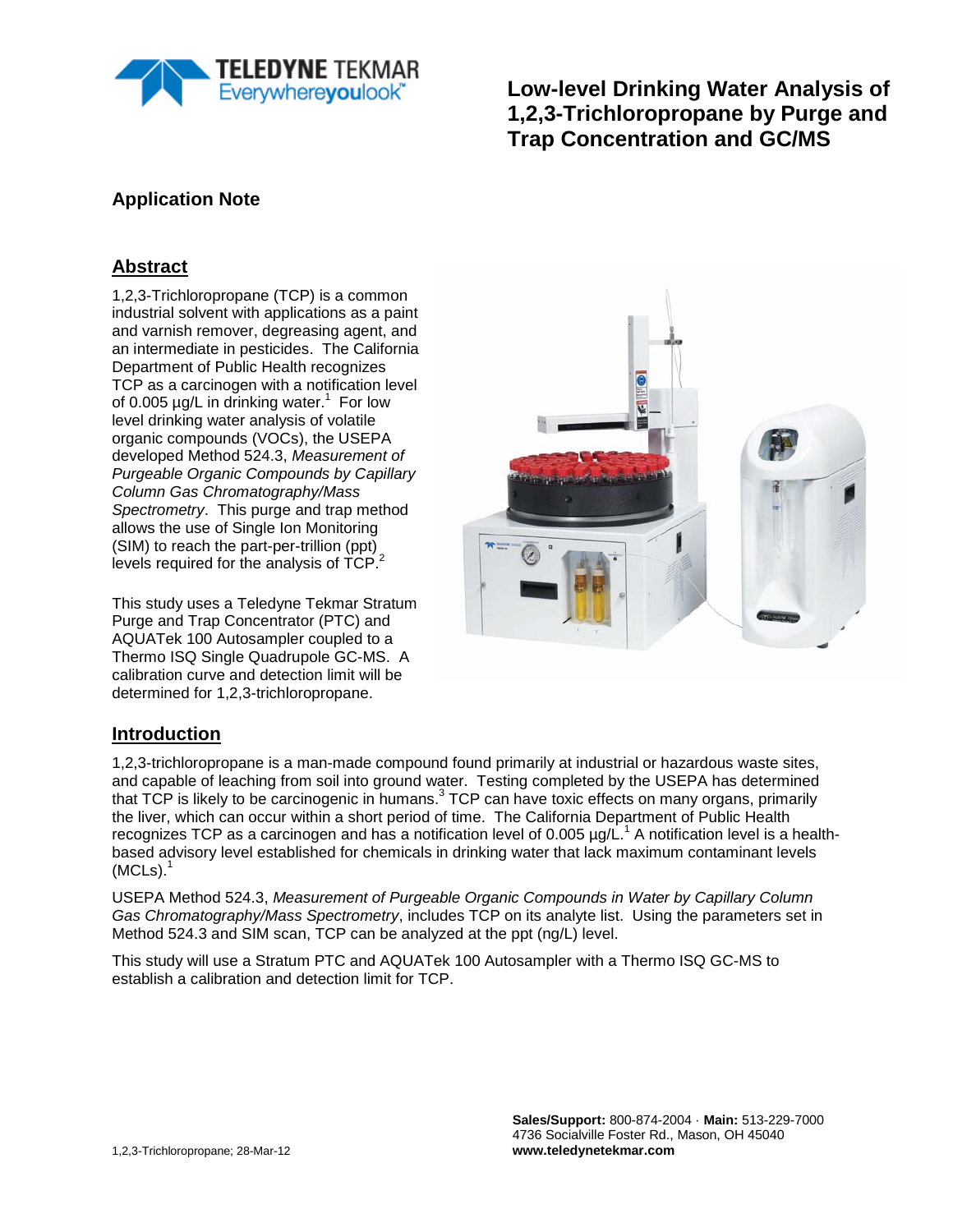

#### **Experimental-Instrument Conditions**

The Stratum PTC and AQUATek 100 autosampler were coupled to the Thermo ISQ GC/MS system for analysis. The Thermo ISQ was configured with a Restek Rtx-624 20 m x 0.18 mm x 1.0 µm column. The GC-MS parameters are outlined in **Table 1** and **2**.

A Tekmar proprietary #9 trap was the analytical trap of choice. **Table 3** outlines the PTC and autosampler conditions.

| <b>GC Parameters</b> |                                                                                              |  | <b>MS Parameters</b>    |              |  |
|----------------------|----------------------------------------------------------------------------------------------|--|-------------------------|--------------|--|
| GC:                  | Thermo Trace GC Ultra                                                                        |  | MSD:                    | Thermo ISQ   |  |
| Column:              | Restek Rtx <sup>®</sup> -624 20m x 0.18mm x 1.0µm                                            |  | Source:                 | 275 °C       |  |
| Oven Program:        | 45° C for 4.5 min, to 100 °C at 15 °C/min, for<br>0 min, to 240 °C at 25 °C/min for 0.33 min |  | Transfer Line Temp:     | 230 °C       |  |
| Inlet:               | 200 °C                                                                                       |  | Solvent Delay:          | $0.5$ min    |  |
| Column Flow:         | $1.0$ mL/min                                                                                 |  | SIM ions:               | 110, 112, 75 |  |
| Gas:                 | Helium                                                                                       |  | Ionization Mode:        | $E+$         |  |
| Pressure:            | 21.76 psi                                                                                    |  | <b>Emission Current</b> | 25 uA        |  |
| Split Ratio:         | 25:1                                                                                         |  |                         |              |  |

| <b>MS Parameters</b>    |              |  |  |  |
|-------------------------|--------------|--|--|--|
| MSD:                    | Thermo ISQ   |  |  |  |
| Source:                 | 275 °C       |  |  |  |
| Transfer Line Temp:     | 230 °C       |  |  |  |
| Solvent Delay:          | $0.5$ min    |  |  |  |
| SIM ions:               | 110, 112, 75 |  |  |  |
| <b>Ionization Mode:</b> | $F1+$        |  |  |  |
| <b>Emission Current</b> | 25 uA        |  |  |  |

*Tables 1 & 2: Thermo ISQ GC/MS Parameters*

| <b>Stratum PTC and AQUATek 100 Parameters</b> |            |                                |                        |  |  |  |
|-----------------------------------------------|------------|--------------------------------|------------------------|--|--|--|
| <b>Variable</b>                               | Value      | Variable                       | Value                  |  |  |  |
| Pressurize Time                               | $0.25$ min | <b>Purge Time</b>              | 6.00                   |  |  |  |
| Sample Transfer Time                          | $0.50$ min | Purge Temp                     | 20 °C                  |  |  |  |
| Rinse Loop Time                               | $0.50$ min | <b>Purge Flow</b>              | 60 mL/min              |  |  |  |
| Sweep Needle Time                             | $0.30$ min | Dry Purge Time                 | $2.00$ min             |  |  |  |
| <b>Bake Rinse</b>                             | On         | Dry Purge Temp                 | 30 °C                  |  |  |  |
| <b>Bake Rinse Cycles</b>                      | 1          | Dry Purge Flow                 | 100 mL/min             |  |  |  |
| <b>Bake Rinse Drain Time</b>                  | $0.50$ min | <b>GC Start</b>                | <b>Start of Desorb</b> |  |  |  |
| Presweep Time                                 | $0.35$ min | <b>Desorb Preheat Temp</b>     | 250 °C                 |  |  |  |
| Water Temp                                    | 90 °C      | Desorb Drain                   | <b>On</b>              |  |  |  |
| Valve Oven Temp                               | 150 °C     | Desorb Time                    | $1.00$ min             |  |  |  |
| <b>Transfer Line Temp</b>                     | 150 °C     | Desorb Temp                    | 250 °C                 |  |  |  |
| Sample Mount Temp                             | 90 °C      | <b>Desorb Flow</b>             | 300 mL/min             |  |  |  |
| Purge ready Temp                              | 35 °C      | <b>Bake Time</b>               | 2.00 min               |  |  |  |
| <b>Condenser Ready Temp</b>                   | 40 °C      | <b>Bake Temp</b>               | 280 °C                 |  |  |  |
| <b>Condenser Purge Temp</b>                   | 20 °C      | <b>Bake Flow</b><br>400 mL/min |                        |  |  |  |
| <b>Standby Flow</b>                           | 10 mL/min  | <b>Condenser Bake Temp</b>     | 200 °C                 |  |  |  |
| Pre-Purge Time                                | $0.5$ min  |                                |                        |  |  |  |
| <b>Pre-Purge Flow</b>                         | 40.0mL/min |                                |                        |  |  |  |

*Table 3: Stratum PTC and AQUATek 100 Parameters (Stratum PTC Parameters are in Blue)*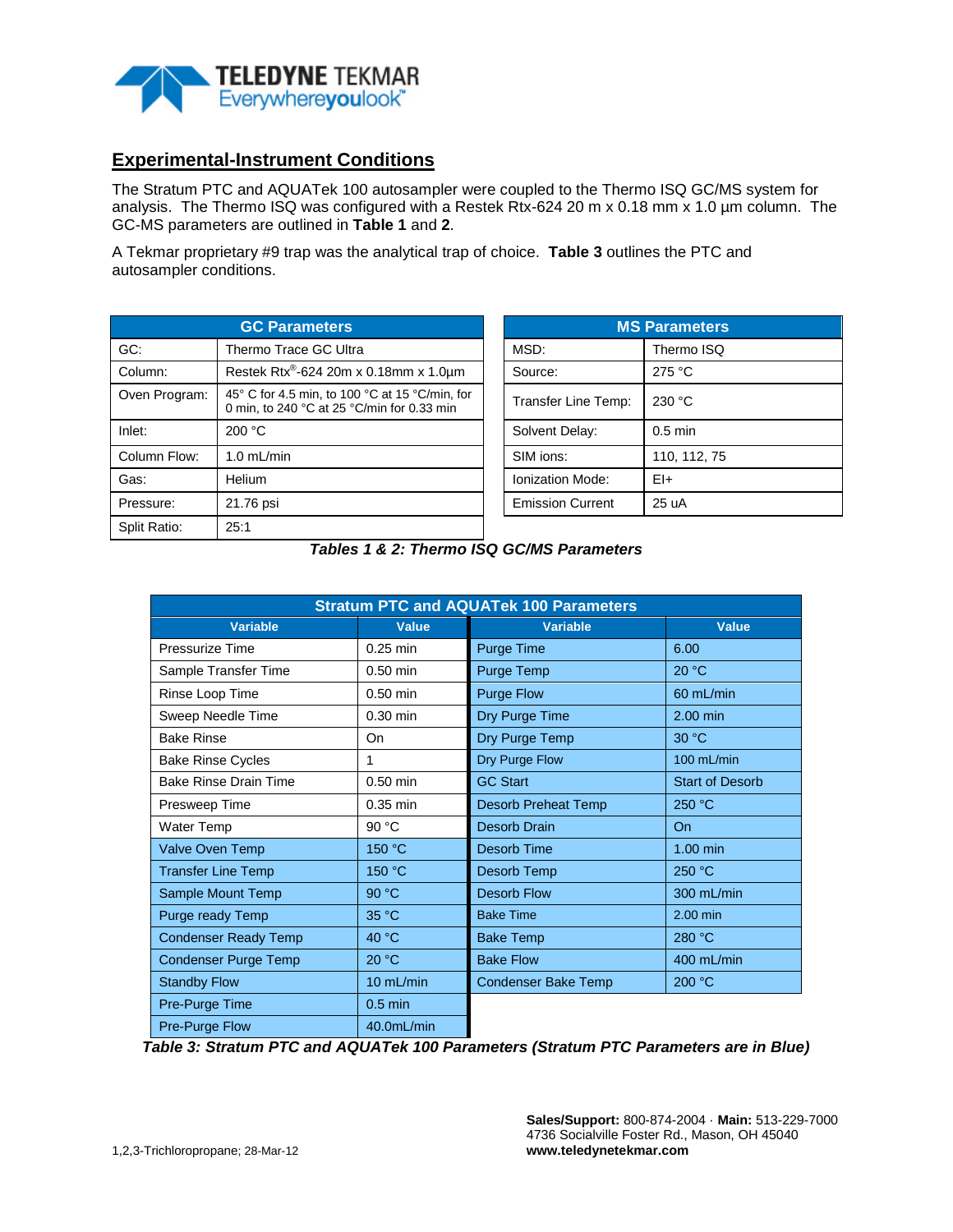

## **Calibration Data**

A 2 ppm Stock solution of 1,2,3-trichloropropane was prepared in methanol. From this stock solution, a nine-point curve from 2.5-1000 ppt was prepared in de-ionized water. The results of this calibration can be found in **Figure 1**. Thermo Scientific EnviroLab Forms software was used to process the data.



*Figure 1: Calibration Curve from 2.5 - 1000ppt for 1,2,3-Trichloropropane y= -2.384e-3 X2 + 1.1636e2 X + 6.9221e2 , R<sup>2</sup> =0.9987*

## **Method Detection Limit**

In order to complete analysis at low levels, a SIM scan was used. As recommended by the USEPA, the ions utilized for TCP analysis were 110 m/z as the quantification ion, and 112 m/z and 75 m/z. **Figures 2 and 3** are images from Thermo Scientific EnviroLab Forms software illustrating the quantification ions (110 m/z), the confirming ions(112 m/z, 75 m/z), and an overlay of the ions.



*Figure 2: Quantification Ion (110 m/z) and Confirming Ions (112 m/z and 75 m/z)*

**Sales/Support:** 800-874-2004 · **Main:** 513-229-7000 4736 Socialville Foster Rd., Mason, OH 45040 **www.teledynetekmar.com**